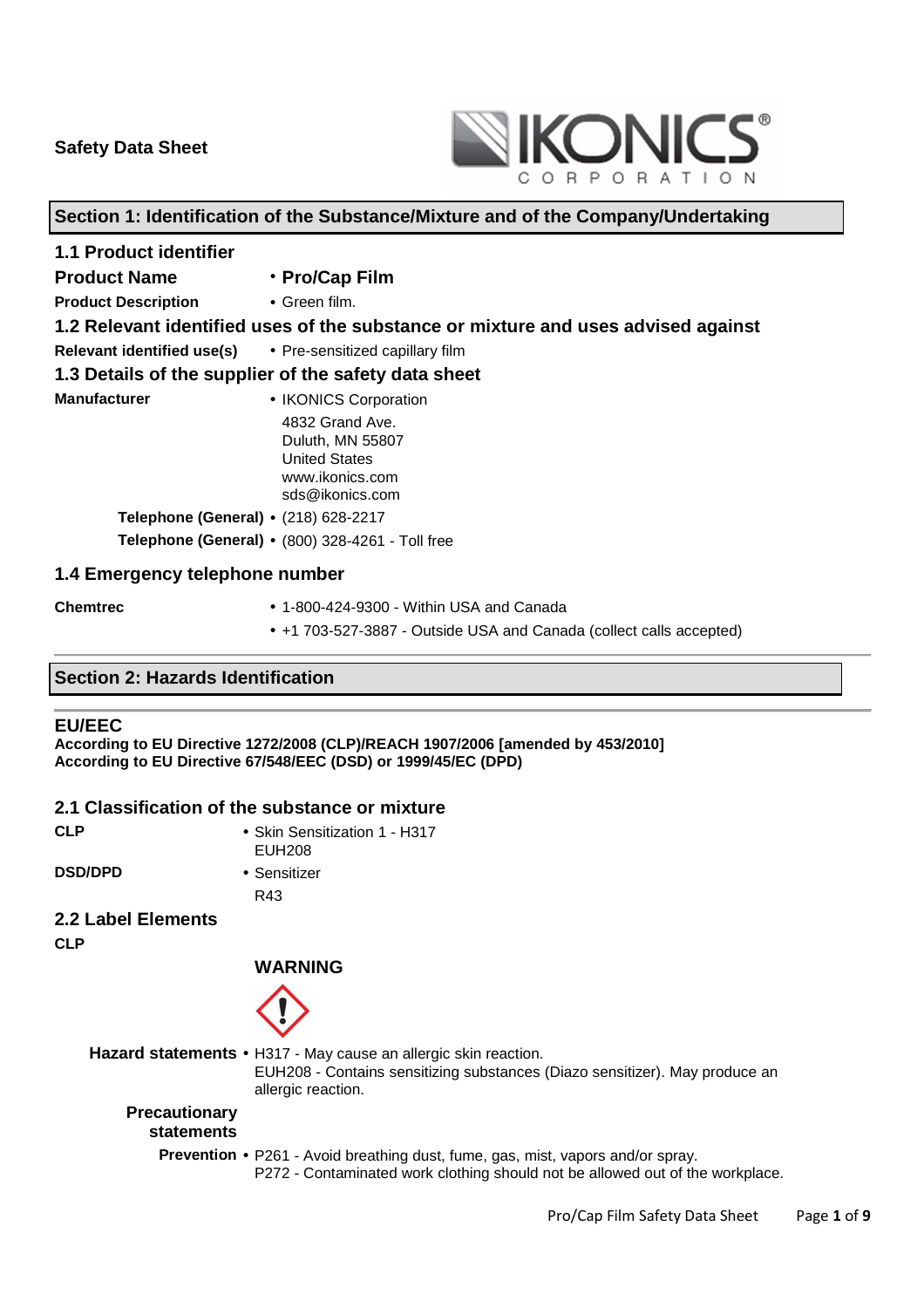P280 - Wear protective gloves/protective clothing/eye protection/face protection.

**Response** • P302+P352 - IF ON SKIN: Wash with plenty of soap and water. P333+P313 - If skin irritation or rash occurs: Get medical advice/attention. P321 - Specific treatment, see supplemental first aid information. P363 - Wash contaminated clothing before reuse.

**Storage/Disposal** • P501 - Dispose of content and/or container in accordance with local, regional, national, and/or international regulations.

#### **DSD/DPD**



|                   | <b>Risk phrases •</b> R43 - May cause sensitization by skin contact.                                                                                                                                          |
|-------------------|---------------------------------------------------------------------------------------------------------------------------------------------------------------------------------------------------------------|
|                   | <b>Safety phrases • S24 - Avoid contact with skin.</b><br>S45 - In case of accident or if you feel unwell, seek medical advice immediately (show<br>the label where possible).<br>S37 - Wear suitable gloves. |
| 2.3 Other Hazards |                                                                                                                                                                                                               |
| <b>CLP</b>        | • No data available                                                                                                                                                                                           |
| <b>DSD/DPD</b>    | • No data available                                                                                                                                                                                           |

**UN GHS According to Third Revised Edition**

#### **2.1 Classification of the substance or mixture**

**UN GHS** • Skin Sensitization 1 - H317 **2.2 Label elements UN GHS** 

**WARNING**



|                                    | Hazard statements • H317 - May cause an allergic skin reaction.                                                                                                                                                                                                                        |
|------------------------------------|----------------------------------------------------------------------------------------------------------------------------------------------------------------------------------------------------------------------------------------------------------------------------------------|
| <b>Precautionary</b><br>statements |                                                                                                                                                                                                                                                                                        |
|                                    | <b>Prevention •</b> P261 - Avoid breathing dust, fume, gas, mist, vapors and/or spray.<br>P272 - Contaminated work clothing should not be allowed out of the workplace.<br>P280 - Wear protective gloves/protective clothing/eye protection/face protection.                           |
|                                    | <b>Response •</b> P302+P352 - IF ON SKIN: Wash with plenty of soap and water.<br>P333+P313 - If skin irritation or rash occurs: Get medical advice/attention.<br>P321 - Specific treatment, see supplemental first aid information.<br>P363 - Wash contaminated clothing before reuse. |
|                                    | Storage/Disposal • P501 - Dispose of content and/or container in accordance with local, regional, national,<br>and/or international regulations.                                                                                                                                       |
| 2.3 Other hazards                  |                                                                                                                                                                                                                                                                                        |
| UN GHS                             | • No data available                                                                                                                                                                                                                                                                    |

#### **United States (US) According to OSHA 29 CFR 1910.1200 HCS**

## **2.1 Classification of the substance or mixture**

**OSHA HCS 2012** • Skin Sensitization 1 - H317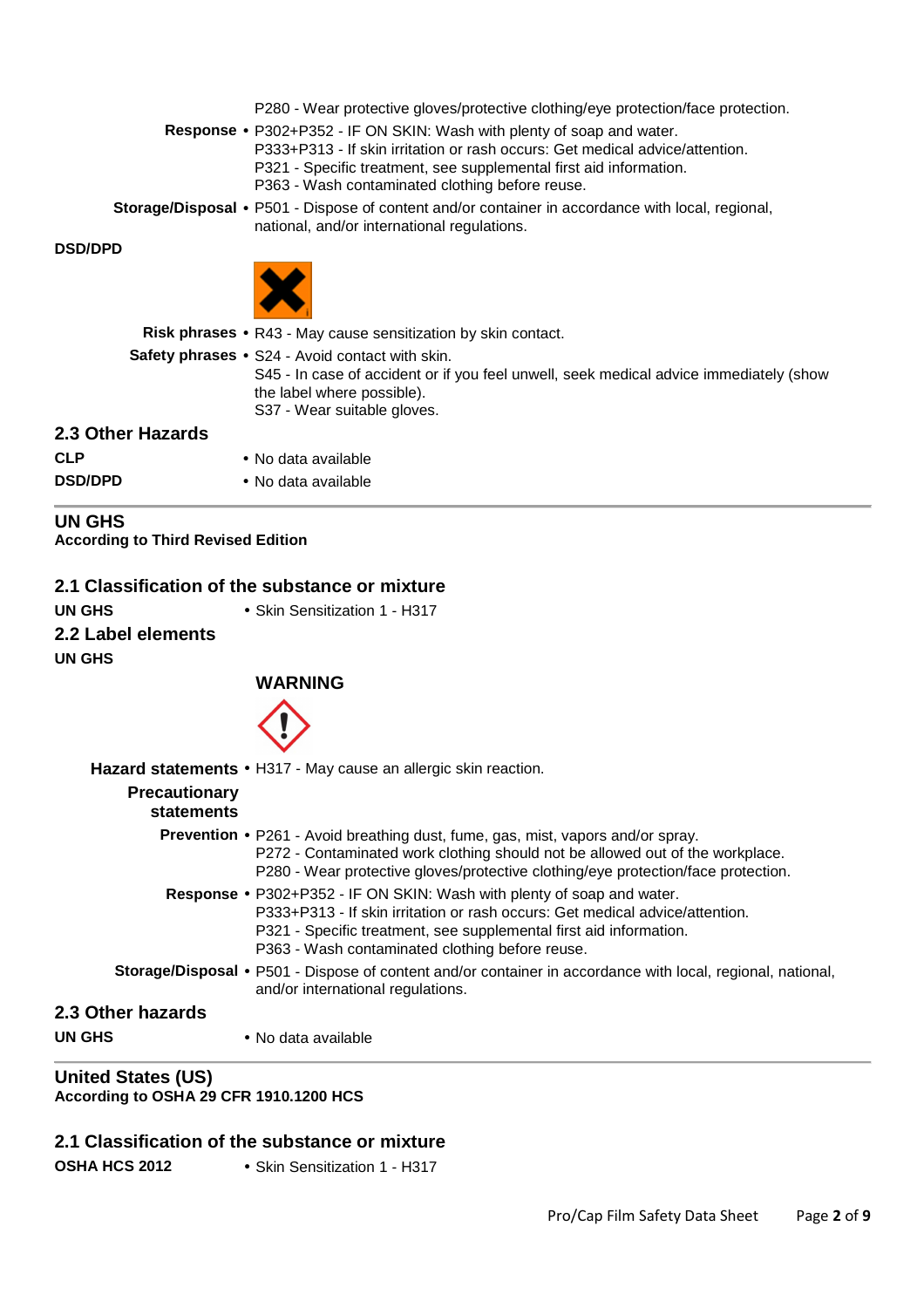## **OSHA HCS 1994** • Not classified

**2.2 Label elements OSHA HCS 2012** 

## **WARNING**



|                                    | Hazard statements • H317 - May cause an allergic skin reaction.                                                                                                                                                                                                                        |
|------------------------------------|----------------------------------------------------------------------------------------------------------------------------------------------------------------------------------------------------------------------------------------------------------------------------------------|
| <b>Precautionary</b><br>statements |                                                                                                                                                                                                                                                                                        |
|                                    | <b>Prevention •</b> P261 - Avoid breathing dust, fume, gas, mist, vapors and/or spray.<br>P272 - Contaminated work clothing should not be allowed out of the workplace.<br>P280 - Wear protective gloves/protective clothing/eye protection/face protection.                           |
|                                    | <b>Response •</b> P302+P352 - IF ON SKIN: Wash with plenty of soap and water.<br>P333+P313 - If skin irritation or rash occurs: Get medical advice/attention.<br>P321 - Specific treatment, see supplemental first aid information.<br>P363 - Wash contaminated clothing before reuse. |
|                                    | Storage/Disposal • P501 - Dispose of content and/or container in accordance with local, regional, national,<br>and/or international regulations.                                                                                                                                       |
| <b>OSHA HCS 1994</b>               | • Not classified                                                                                                                                                                                                                                                                       |
| 2.3 Other hazards                  |                                                                                                                                                                                                                                                                                        |
| <b>OSHA HCS 2012</b>               | • No data available                                                                                                                                                                                                                                                                    |
| <b>OSHA HCS 1994</b>               | • No data available                                                                                                                                                                                                                                                                    |

#### **Canada According to WHMIS**

#### **2.1 Classification of the substance or mixture**

**WHMIS** • Other Toxic Effects - D2B **2.2 Label elements WHMIS** 



• Other Toxic Effects - D2B

**2.3 Other hazards**

**WHMIS** • No data available

## **2.4 Other information**

**NFPA**

#### **Key to abbreviations**

= See Section 16 for full text of R and S phrases.

See Section 12 for Ecological Information.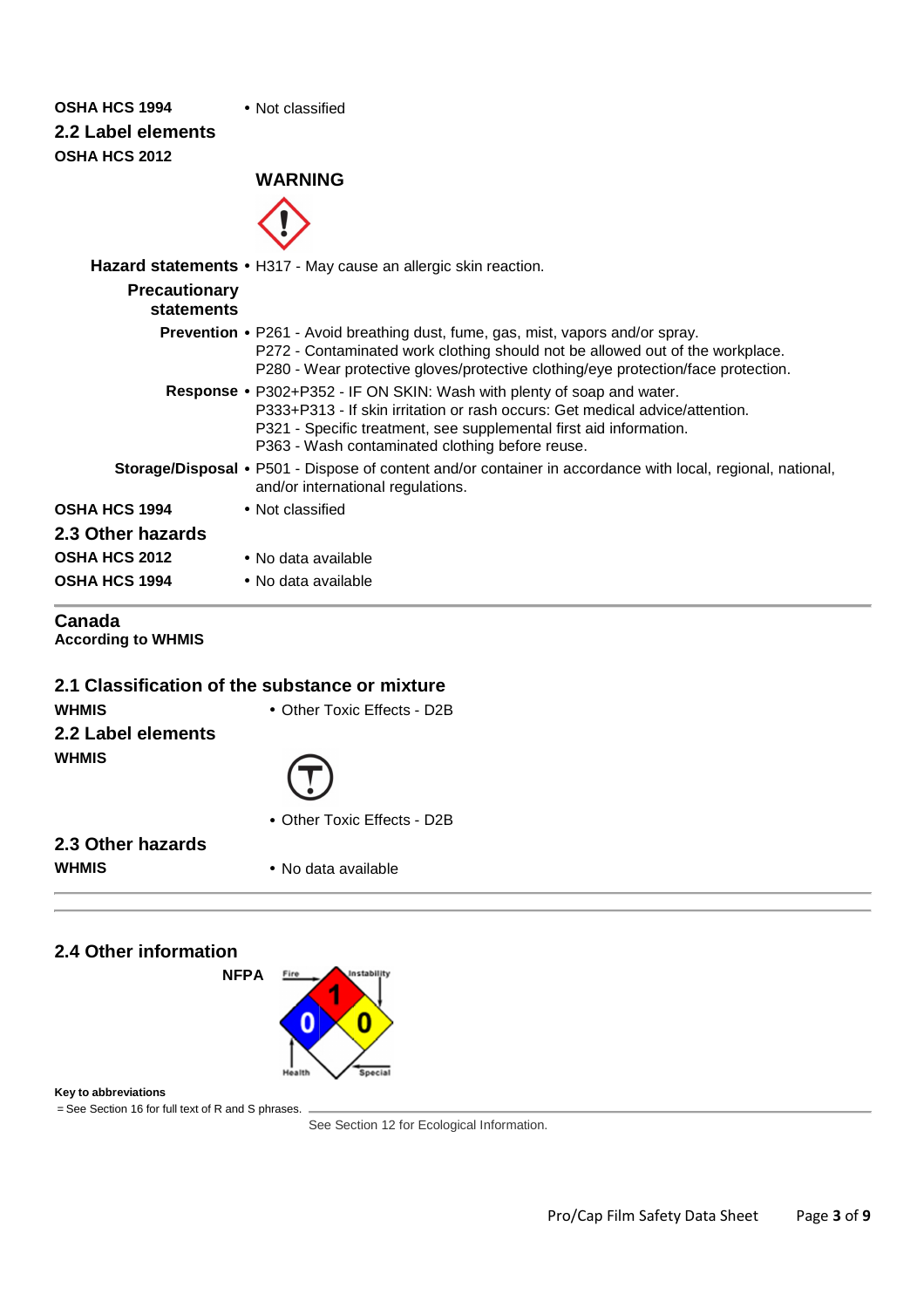## **Section 3 - Composition/Information on Ingredients**

## **3.1 Substances**

## **3.2 Mixtures**

| <b>Hazardous Components</b> |                    |          |                                         |                                                                          |                 |
|-----------------------------|--------------------|----------|-----------------------------------------|--------------------------------------------------------------------------|-----------------|
| <b>Chemical Name</b>        | <b>Identifiers</b> |          | %(weight) LD50/LC50                     | <b>Classifications According to Regulation/Directive</b>                 | <b>Comments</b> |
|                             |                    |          |                                         | <b>OSHA HCS 1994: Irrit.</b>                                             |                 |
|                             |                    |          | <b>WHMIS: Other Toxic Effects - D2B</b> |                                                                          |                 |
|                             |                    |          |                                         | UN GHS: Acute Tox. 4; Eye Irrit. 2A; Skin Irrit. 2; Skin Sens. 1;        |                 |
| Diazo                       | <b>CAS:41432-</b>  | $1\%$ TO |                                         | STOT SE 3: Resp. Irrit.                                                  |                 |
| sensitizer                  | $19-3$             | 2%       |                                         | EU DSD/DPD: Harmful(Xn); R22; R36/37/38; R43                             |                 |
|                             |                    |          |                                         | <b>EU CLP:</b> Acute Tox. 4: Eye Irrit. 2: Skin Irrit. 2: Skin Sens. 1B: |                 |
|                             |                    |          |                                         | STOT SE 3: Resp. Irrit.                                                  |                 |
|                             |                    |          |                                         | <b>OSHA HCS 2012:</b>                                                    |                 |

#### **Key to abbreviations**

= See Section 16 for full text of R and S phrases.

See Section 11 for Toxicological Information.

## **Section 4 - First Aid Measures**

#### **4.1 Description of first aid measures**

| <b>Inhalation</b> | • IF INHALED: If breathing is difficult, remove victim to fresh air and keep at rest in a position<br>comfortable for breathing. If not breathing, give artificial respiration and call 911 or emergency<br>medical service.     |
|-------------------|----------------------------------------------------------------------------------------------------------------------------------------------------------------------------------------------------------------------------------|
| <b>Skin</b>       | • IF ON SKIN: Wash with plenty of soap and water. If skin irritation occurs: Get medical<br>advice/attention.                                                                                                                    |
| Eye               | • IF IN EYES: Rinse cautiously with water for several minutes. Remove contact lenses, if present<br>and easy to do. Continue rinsing. If eye irritation persists: Get medical advice/attention.                                  |
| Ingestion         | . If swallowed, do NOT induce vomiting unless directed to do so by medical personnel. Rinse<br>mouth. Never give anything by mouth to an unconscious person. If large quantities are<br>swallowed, call a physician immediately. |
|                   | A 2 Meat impartant ownprisons and offertal hath courte and delayed                                                                                                                                                               |

#### **4.2 Most important symptoms and effects, both acute and delayed**

• Refer to Section 11 - Toxicological Information.

#### **4.3 Indication of any immediate medical attention and special treatment needed**

| <b>Section 5 - Firefighting Measures</b> |  |
|------------------------------------------|--|
| 5.1 Extinguishing media                  |  |

| <b>Suitable Extinguishing Media</b>                 | • SMALL FIRES: Dry chemical, CO2, water spray or regular foam.<br>LARGE FIRE: Water spray, fog or regular foam.                                                                                                                                              |
|-----------------------------------------------------|--------------------------------------------------------------------------------------------------------------------------------------------------------------------------------------------------------------------------------------------------------------|
| <b>Unsuitable Extinguishing</b><br>Media            | • No data available.                                                                                                                                                                                                                                         |
| <b>Firefighting Procedures</b>                      | • Fire fighters should wear complete protective clothing including self-contained<br>breathing apparatus.<br>Keep unauthorized personnel away.<br>Ventilate closed spaces before entering.<br>Use extinguishing agent suitable for type of surrounding fire. |
|                                                     | 5.2 Special hazards arising from the substance or mixture                                                                                                                                                                                                    |
| <b>Unusual Fire and Explosion</b><br><b>Hazards</b> | • Combustible material: may burn but does not ignite readily.                                                                                                                                                                                                |
| <b>Hazardous Combustion</b><br><b>Products</b>      | • Products of combustion include: carbon oxides (COx).                                                                                                                                                                                                       |
| 5.3 Advice for firefighters                         |                                                                                                                                                                                                                                                              |

• Fire fighters should wear complete protective clothing including self-contained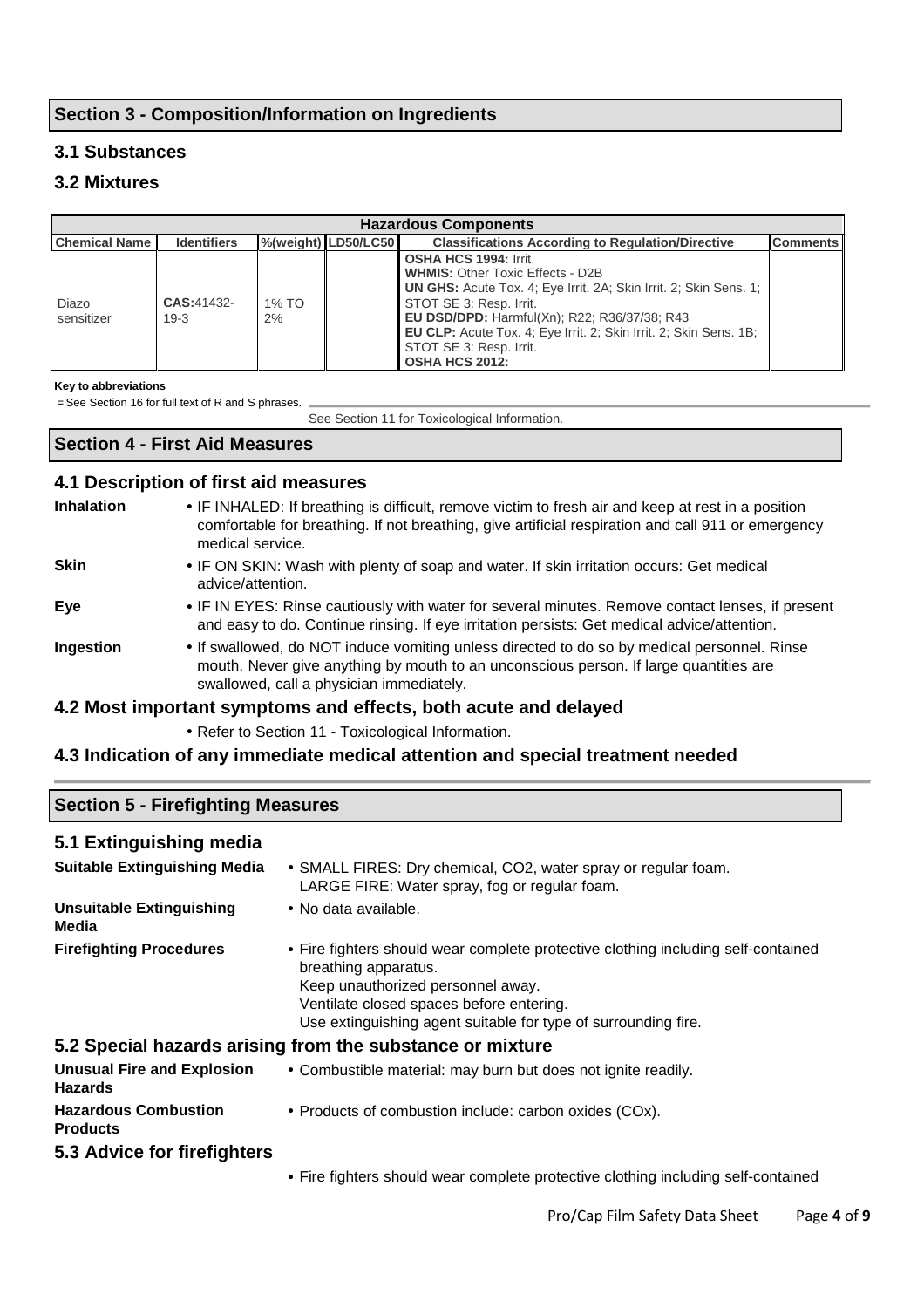#### **Section 6 - Accidental Release Measures**

#### **6.1 Personal precautions, protective equipment and emergency procedures**

**Personal Precautions •** No special precautions expected to be necessary if material is used under ordinary conditions and as recommended. **Emergency Procedures** • No emergency procedures are expected to be necessary if material is used under ordinary conditions as recommended.

#### **6.2 Environmental precautions**

• No data available

#### **6.3 Methods and material for containment and cleaning up**

**Containment/Clean-up Measures**  • No special precautions or procedures are necessary.

#### **6.4 Reference to other sections**

• Refer to Section 8 - Exposure Controls/Personal Protection and Section 13 - Disposal Considerations.

#### **Section 7 - Handling and Storage**

| 7.1 Precautions for safe handling                                |                                                     |  |  |
|------------------------------------------------------------------|-----------------------------------------------------|--|--|
| <b>Handling</b>                                                  | • Use good safety and industrial hygiene practices. |  |  |
| 7.2 Conditions for safe storage, including any incompatibilities |                                                     |  |  |
| <b>Storage</b>                                                   | • Store in a cool, dry place.                       |  |  |
| 7.3 Specific end use(s)                                          |                                                     |  |  |
|                                                                  | • Refer to Section 1.2 - Relevant identified uses.  |  |  |

#### **Section 8 - Exposure Controls/Personal Protection**

#### **8.1 Control parameters**

#### **8.2 Exposure controls**

**Engineering Measures/Controls** • Local exhaust is recommended but not required. Provide adequate ventilation as necessary.

#### **Personal Protective Equipment Pictograms** •



**Respiratory** • Not required. **Hands** • Wear appropriate gloves. **General Industrial Hygiene Considerations Environmental Exposure Controls** • No data available

- 
- **Eye/Face**  Wear protective eyewear (goggles, face shield, or safety glasses).
	-
- **Skin/Body •** Wear protective clothing apron or other impervious body coverings.
	- Handle in accordance with good industrial hygiene and safety practice.
	-

## **Section 9 - Physical and Chemical Properties**

#### **9.1 Information on Physical and Chemical Properties**

#### **Material Description**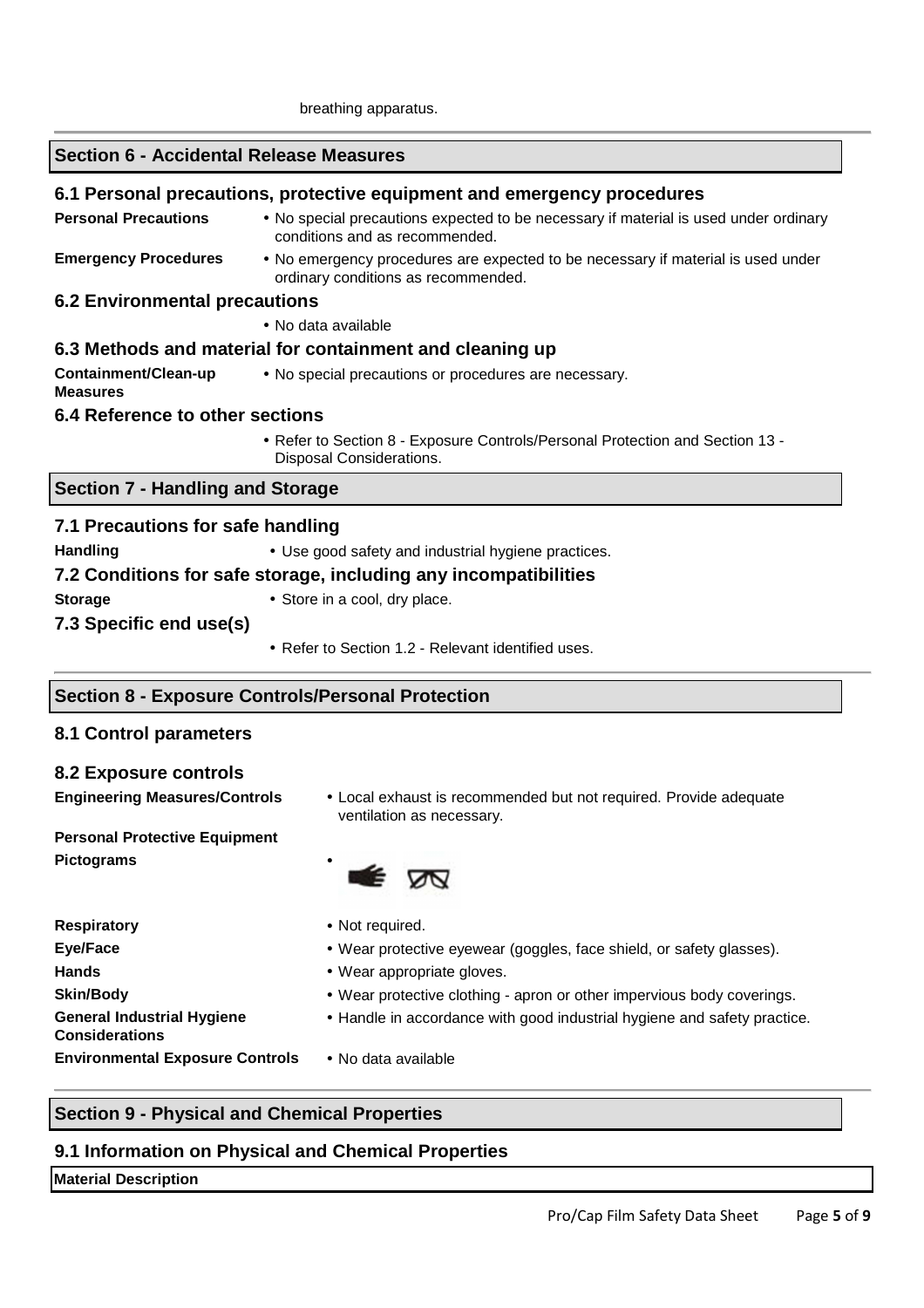| <b>Physical Form</b>                               | Solid             | <b>Appearance/Description</b>                       | Film              |
|----------------------------------------------------|-------------------|-----------------------------------------------------|-------------------|
| Color                                              | Green             | Odor                                                | Not relevant      |
| <b>Odor Threshold</b>                              | Not relevant      | <b>Physical and Chemical</b><br><b>Properties</b>   | Not relevant      |
| <b>General Properties</b>                          |                   |                                                     |                   |
| <b>Boiling Point</b>                               | Not relevant      | <b>Melting Point</b>                                | Not relevant      |
| <b>Decomposition Temperature</b>                   | Not relevant      | pH                                                  | Not relevant      |
| <b>Specific Gravity/Relative</b><br><b>Density</b> | Not relevant      | <b>Water Solubility</b>                             | Soluble           |
| <b>Viscosity</b>                                   | Not relevant      | <b>Explosive Properties</b>                         | Not relevant      |
| <b>Oxidizing Properties:</b>                       | Not relevant      |                                                     |                   |
| <b>Volatility</b>                                  |                   |                                                     |                   |
| <b>Vapor Pressure</b>                              | Not relevant      | <b>Vapor Density</b>                                | Not relevant      |
| <b>Evaporation Rate</b>                            | Not relevant      | VOC (Wt.)                                           | Not relevant      |
| <b>Volatiles (Wt.)</b>                             | Not relevant      |                                                     |                   |
| Flammability                                       |                   |                                                     |                   |
| <b>Flash Point</b>                                 | Not relevant      | <b>UEL</b>                                          | Not relevant      |
| LEL                                                | Not relevant      | <b>Autoignition</b>                                 | Not relevant      |
| Flammability (solid, gas)                          | Combustible solid |                                                     |                   |
| <b>Environmental</b>                               |                   |                                                     |                   |
| <b>Half-Life</b>                                   | No data available | <b>Octanol/Water Partition</b><br>coefficient       | No data available |
| Coefficient of water/oil<br>distribution           | No data available | <b>Bioaccumulation Factor</b>                       | No data available |
| <b>Bioconcentration Factor</b>                     | No data available | <b>Biochemical Oxygen Demand</b><br><b>BOD/BOD5</b> | No data available |
| <b>Chemical Oxygen Demand</b>                      | No data available | <b>Persistence</b>                                  | No data available |
| <b>Degradation</b>                                 | No data available |                                                     |                   |

#### **9.2 Other Information**

• No data available

#### **Section 10: Stability and Reactivity**

#### **10.1 Reactivity**

• No dangerous reaction known under conditions of normal use.

#### **10.2 Chemical stability**

• UV reactive.

## **10.3 Possibility of hazardous reactions**

• Hazardous polymerization will not occur.

#### **10.4 Conditions to avoid**

• Direct sunlight. Excess heat.

#### **10.5 Incompatible materials**

• No data available

## **10.6 Hazardous decomposition products**

• Hazardous decomposition products formed under fire conditions - carbon oxides (COx).

## **Section 11 - Toxicological Information**

#### **11.1 Information on toxicological effects**

GHS Properties Classification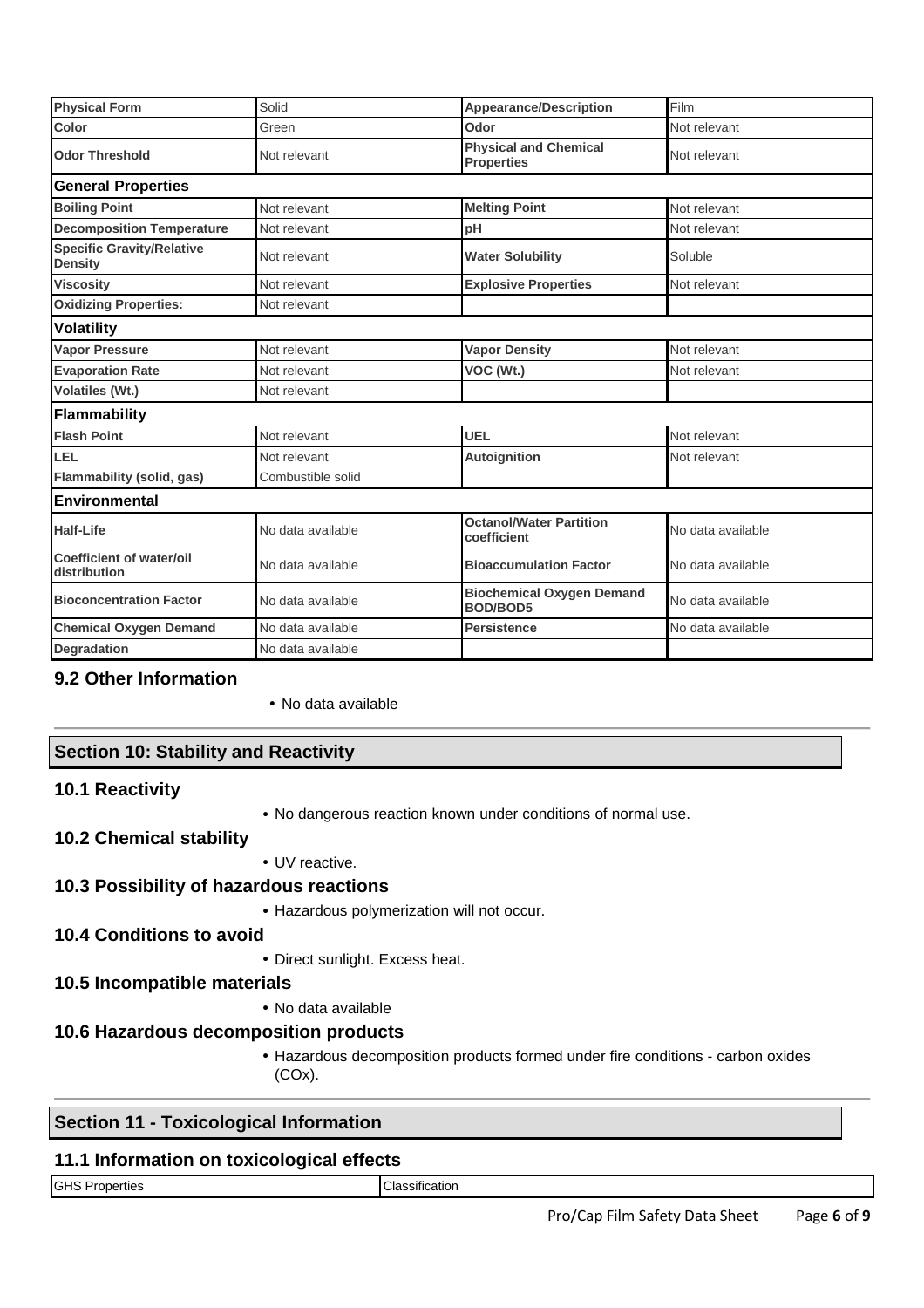| Acute toxicity                   | EU/CLP•<br>OSHA HCS 2012 <sup>•</sup><br><b>UN GHS*</b>                                        |
|----------------------------------|------------------------------------------------------------------------------------------------|
| <b>Aspiration Hazard</b>         | EU/CLP•<br>OSHA HCS 2012 <sup>•</sup><br><b>UN GHS•</b>                                        |
| Carcinogenicity                  | EU/CLP•<br>OSHA HCS 2012 <sup>•</sup><br><b>UN GHS*</b>                                        |
| Germ Cell Mutagenicity           | EU/CLP•<br>OSHA HCS 2012<br><b>UN GHS*</b>                                                     |
| Skin corrosion/Irritation        | EU/CLP•<br>OSHA HCS 2012 <sup>•</sup><br><b>UN GHS</b>                                         |
| Skin sensitization               | EU/CLP.Skin Sensitizer 1<br>OSHA HCS 2012 Skin Sensitizer 1<br><b>UN GHS•Skin Sensitizer 1</b> |
| STOT-RE                          | EU/CLP•<br>OSHA HCS 2012 <sup>•</sup><br><b>UN GHS*</b>                                        |
| STOT-SE                          | EU/CLP•<br>OSHA HCS 2012 <sup>•</sup><br><b>UN GHS•</b>                                        |
| <b>Toxicity for Reproduction</b> | EU/CLP•<br>OSHA HCS 2012 <sup>•</sup><br><b>UN GHS*</b>                                        |
| Respiratory sensitization        | EU/CLP•<br>OSHA HCS 2012 <sup>•</sup><br><b>UN GHS*</b>                                        |
| Serious eye damage/Irritation    | EU/CLP•<br>OSHA HCS 2012 <sup>•</sup><br><b>UN GHS•</b>                                        |

#### **Potential Health Effects**

| <b>Inhalation</b>        |                                                                   |
|--------------------------|-------------------------------------------------------------------|
| <b>Acute (Immediate)</b> | • Under normal conditions of use, no health effects are expected. |
| <b>Chronic (Delayed)</b> | • No data available                                               |
| <b>Skin</b>              |                                                                   |
| Acute (Immediate)        | • May cause an allergic skin reaction.                            |
| <b>Chronic (Delayed)</b> | • No data available                                               |
| Eye                      |                                                                   |
| Acute (Immediate)        | • May cause irritation.                                           |
| <b>Chronic (Delayed)</b> | • No data available                                               |
| Ingestion                |                                                                   |
| Acute (Immediate)        | • Under normal conditions of use, no health effects are expected. |
| <b>Chronic (Delayed)</b> | • No data available                                               |

# **Section 12 - Ecological Information**

**12.1 Toxicity**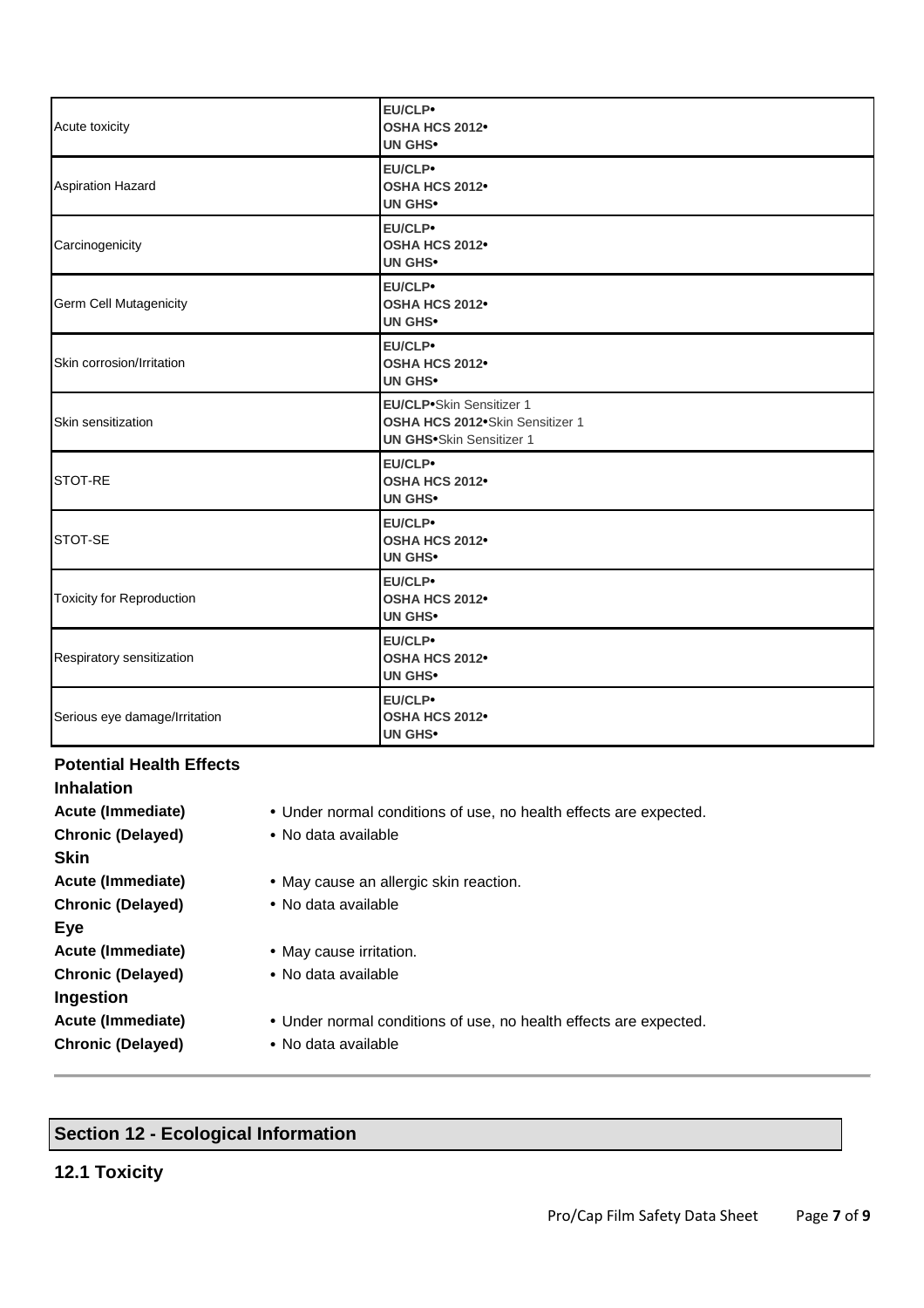• No data available

## **12.2 Persistence and degradability**

• No data available

#### **12.3 Bioaccumulative potential**

• No data available

## **12.4 Mobility in Soil**

• No data available

## **12.5 Results of PBT and vPvB assessment**

• No data available

regulations.

## **12.6 Other adverse effects**

#### **Section 13 - Disposal Considerations**

#### **13.1 Waste treatment methods**

- **Product waste**  Dispose of content in accordance with local, regional, national, and/or international regulations.
- 
- **Packaging waste •** Dispose of container in accordance with local, regional, national, and/or international

## **13.2 Other Information**

• Dispose of wastes in an approved waste disposal facility.

## **Section 14 - Transport Information**

|                  | <b>14.1 UN</b><br>number | 14.2 UN proper<br>shipping name | 14.3 Transport hazard<br>class(es) | 14.4 Packing<br>group | <b>14.5 Environmental</b><br>hazards |
|------------------|--------------------------|---------------------------------|------------------------------------|-----------------------|--------------------------------------|
| <b>DOT</b>       | <b>NDA</b>               | <b>NDA</b>                      | <b>NDA</b>                         | <b>NDA</b>            | <b>NDA</b>                           |
| <b>IMO/IMDG</b>  | <b>NDA</b>               | <b>NDA</b>                      | <b>NDA</b>                         | <b>NDA</b>            | <b>NDA</b>                           |
| <b>IATA/ICAO</b> | <b>NDA</b>               | <b>NDA</b>                      | <b>NDA</b>                         | <b>NDA</b>            | <b>NDA</b>                           |

**14.6 Special precautions for user** • None specified.

**14.7 Transport in bulk according to Annex II of MARPOL 73/78 and the IBC Code 14.8 Other information** 

- 
- Not relevant.

**DOT** • DOT (US): Not dangerous goods.

- **IMO/IMDG** IMDG: Not dangerous goods.
- **IATA/ICAO** IATA: Not dangerous goods.

## **Section 15 - Regulatory Information**

## **15.1 Safety, health and environmental regulations/legislation specific for the substance or mixture**

**SARA Hazard Classifications** • Acute

| Inventory                      |            |                          |                    |                   |                   |                    |  |  |
|--------------------------------|------------|--------------------------|--------------------|-------------------|-------------------|--------------------|--|--|
| <b>Component</b>               | <b>CAS</b> | <b>Australia AICS</b>    | <b>Canada NDSL</b> | <b>Japan ENCS</b> | <b>Korea KECL</b> | <b>New Zealand</b> |  |  |
| Diazo sensitizer               | 41432-19-  | Yes                      | Yes                | Yes               | Yes               | Yes                |  |  |
| <b>Inventory (Con't.)</b>      |            |                          |                    |                   |                   |                    |  |  |
| <b>CAS</b><br><b>Component</b> |            | <b>Philippines PICCS</b> |                    | <b>TSCA</b>       |                   |                    |  |  |
| Diazo sensitizer               |            | 41432-19-3               | Yes                |                   | Yes               |                    |  |  |